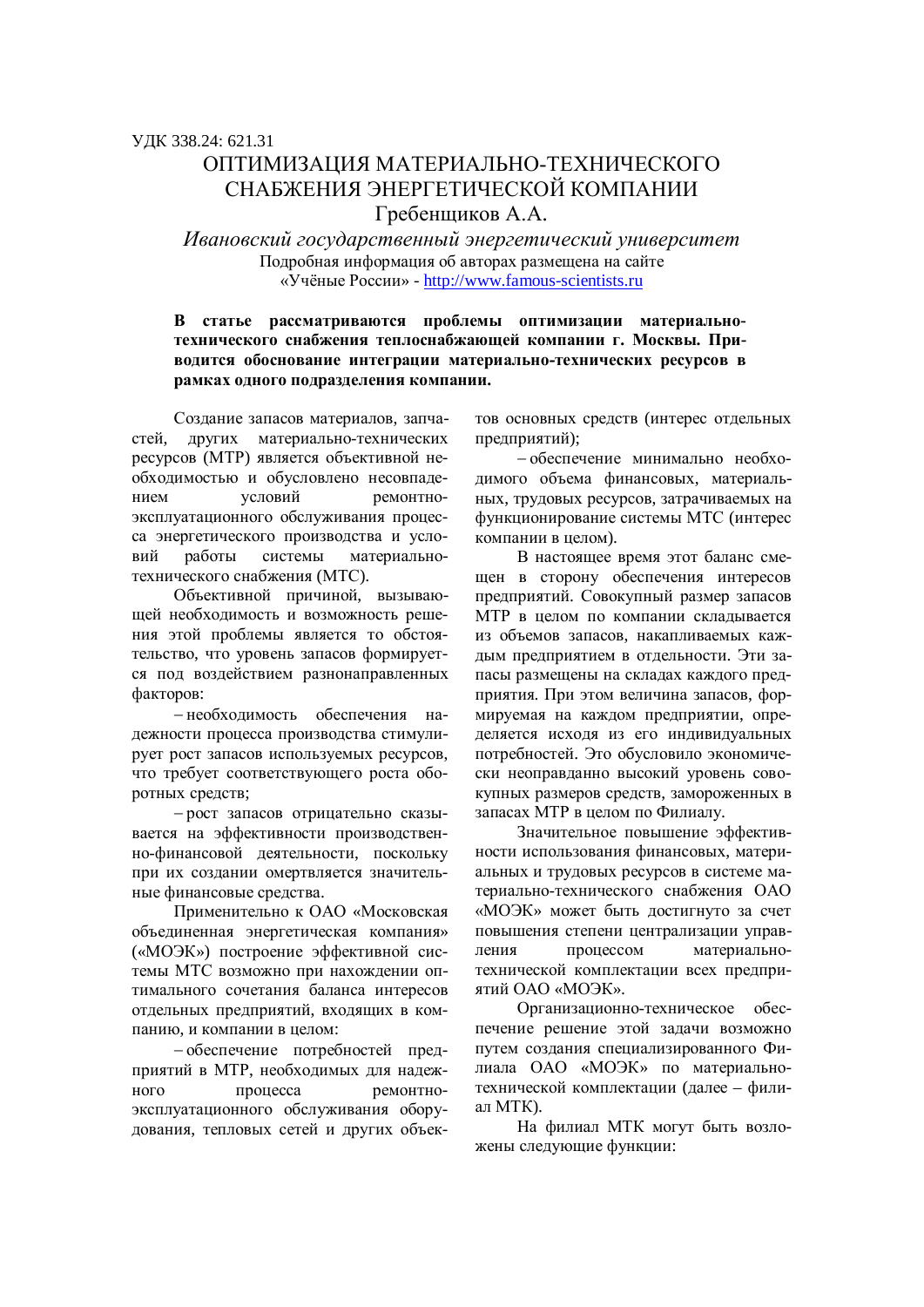- организация снабжения материально-техническими ресурсами производственных Филиалов, исхоля из потребностей в них, определяемых проектами и сметами с учетом графиков производства;

- учет, контроль и анализ использования материально-технических ресурсов;

- повышение эффективности системы производственно-технологической комплектации на основе лостижения научно-технического прогресса и передового опыта.

В качестве предпосылок централизации системы материально-технической комплектации ОАО «МОЭК» способствуют следующие объективные факторы:

- компактность размещения предприятий. Все предприятия размещены на территории г. Москвы и расстояния между ними и централизованными складами компании будут относительно невелики:

- наличие разветвленной транспортной сети. Все предприятия находятся вблизи транспортных коммуникаций, что обеспечивает удобные условия доставки МТР с централизованных складов компании Филиала:

– унифицированность обслуживаемых энергетических объектов. Большинство предприятий обслуживают близкие по своим производственно-техническим характеристикам объекты, что обусловливает наличие большой доли совпадающей номенклатуры используемых МТР.

Учитывая, что одним из важнейших элементов системы материальнотехнической комплектации является транспорт, целесообразно включить в состав Филиала МТК транспортный цех. Это будет способствовать более эффективному использованию транспортных средств, сокращению простоев, снижению издержек на содержание транспорта и повышению оперативности и надежности обеспечения производственных Филиалов необходимыми материально-техническими ресурсами.

Централизация системы материально-технической комплектации при создании Филиала МТК создаст необходимые условия для сокрашения объемов материальных и финансовых ресурсов, отвлекаемых на образование запасов.

Основной причиной накопления излишних запасов является существующая структура складского хозяйства компании, обусловившая рассредоточенность совокупного объема запасов по большому количеству складов. Поэтому в качестве главного резерва оптимизации запасов слелует рассматривать возможности сокращения его общего объема за счет резкого повышения уровня централизации запасов при сохранении уровня надежности обеспечения процесса ремонтноэксплуатационного обслуживания оборудования, тепловых сетей и других основных средств предприятий.

Формирование системы централизованных складов позволит сместить неэффективно установленные приоритеты и формировать запасы, учитывая интересы не отдельных предприятий, а всех предприятий ОАО «МОЭК».

Создание Филиала МТК предусматривает трехуровневую систему складского хозяйства ОАО «МОЭК». При этом два верхних уровня представляют два центральных склада и 10 окружных складов. находящихся в ведении Филиала МТК, а третий уровень – оперативные склады, находящиеся в ведении производственных Филиалов ОАО «МОЭК».

Шентрализация запасов обеспечит значительное сокращение совокупных размеров запасов и затрат финансовых, материальных и трудовых ресурсов на их содержание без ущерба для надежности процесса МТС предприятий. Централизация управлением процессом материальнотехнической комплектации позволит снизить затраты на функционирование системы материально-технической комплектации, увеличить эффективности использования ресурсов, повысить управляемость процессом материально-технического снабжения.

Реализация поставленных задач требует создания новой организационной структуры управления МТС. Формирование организационной структуры управления базируется на составе функций, воздоженных на Филиал МТК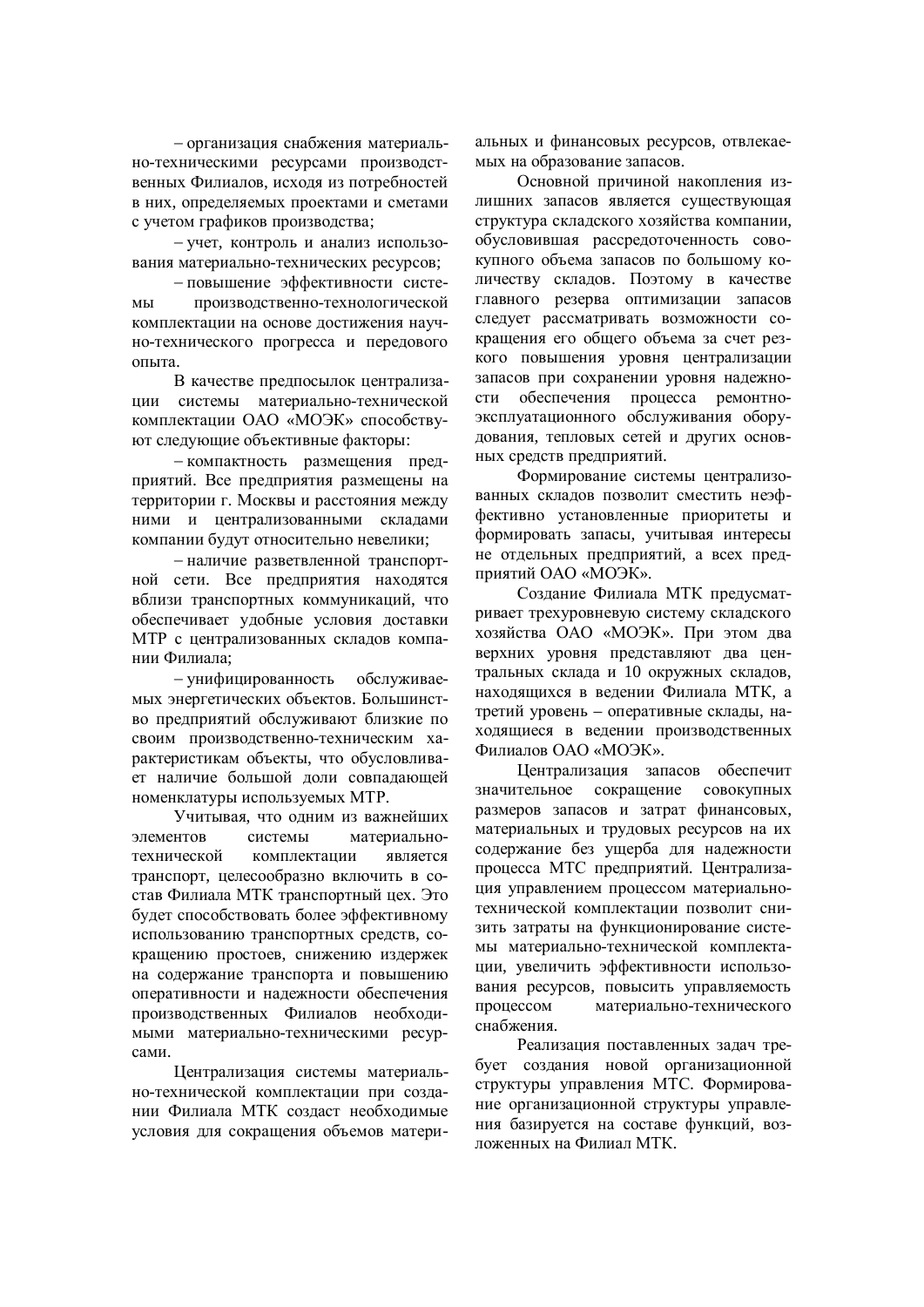К ним можно отнести следующие факторы:

1. В области обеспечения предприятий материально-техническими ресурсами:

- Определение по плановым периодам потребности в сырье, материалах, оборудовании, на базе установленных норм расхода для выполнения производственной программы ремонтноэксплуатационных и других нужд предприятия, а также создания необходимых производственных запасов;

- изыскание источников покрытия потребности предприятий в сырье, материалах, оборудовании за счет внутренних ресурсов;

– на основе утвержденных бюджетов и потребностей предприятий в материально-технических ресурсах разработка планов и балансов материально-технического обеспечения производственных Филиалов;

- изучение возможности и целесообразности установления рациональных хозяйственных связей по поставкам материально-технических ресурсов;

- полготовка и заключение хозяйственных логоворов с поставшиками:

- выявление возможности приобретения материально-технических ресурсов в порядке оптовой торговли, изучение оперативной информации и рекламных материалов о предложениях мелкооптовых магазинов и оптовых ярмарок;

- обеспечение завоза материальных ресурсов в соответствии с предусмотренными в договорах сроками, регулирование поставок в соответствии с ходом производственного процесса;

- организация количественного и качественного контроля поступающих на предприятие материальных ресурсов, обеспечение их хранения на складах Филиала МТК, соответствующей подготовки и своевременной вылачи лля произволственного потребления.

2. В области обеспечения эффективного использования материальных реcypcoB:

- установление экономически обоснованных нормативов производственных запасов, обеспечение контроля за размерами запасов и их регулирование, предотвращающее образование на складах излишних материальных ценностей, принятие мер по реализации неликвидов;

- обеспечение учета, контроля и анализа за использованием материальнотехнических ресурсов;

- разработка мероприятий по мобилизации внутренних резервов, сокращению потерь, максимальному использованию деловых производственных отходов и вторичного сырья, контроль за выполнением этих мероприятий.

3. В области рациональной организации системы материально-технической комплектании:

- обеспечение надлежащей организации складского хозяйства Филиала МТК, высокого уровня механизации и автоматизации транспортно-складских операций;

- обеспечение внедрения передового опыта в организации снабжения, организационной техники и научной организации труда, автоматизированных систем управления снабжением;

- выявление и установление наиболее рациональных форм материальнотехнического снабжения:

- обеспечение учета движения материальных ресурсов на складах Филиала МТК, участие в проведении инвентаризации материальных ценностей;

- осуществление отчетности и контроля за своевременным выполнением поставщиками обязательств по договорам и заказам, предъявлением претензий к поставщикам за нарушение ими обязательств и условий договора, а также составлением расчетов по этим претензиям.

Централизации и специализации складов позволит реализовать следующие резервы повышения эффективности системы МТС компании:

- изменение организационной структура системы МТС в связи с централизацией складского хозяйства позволяет оптимизировать управление процессом формирования и использования запасов МТР;

- за счет централизации запасов значительно сокращается объем оборотных средств, вложенных в запасы МТР;